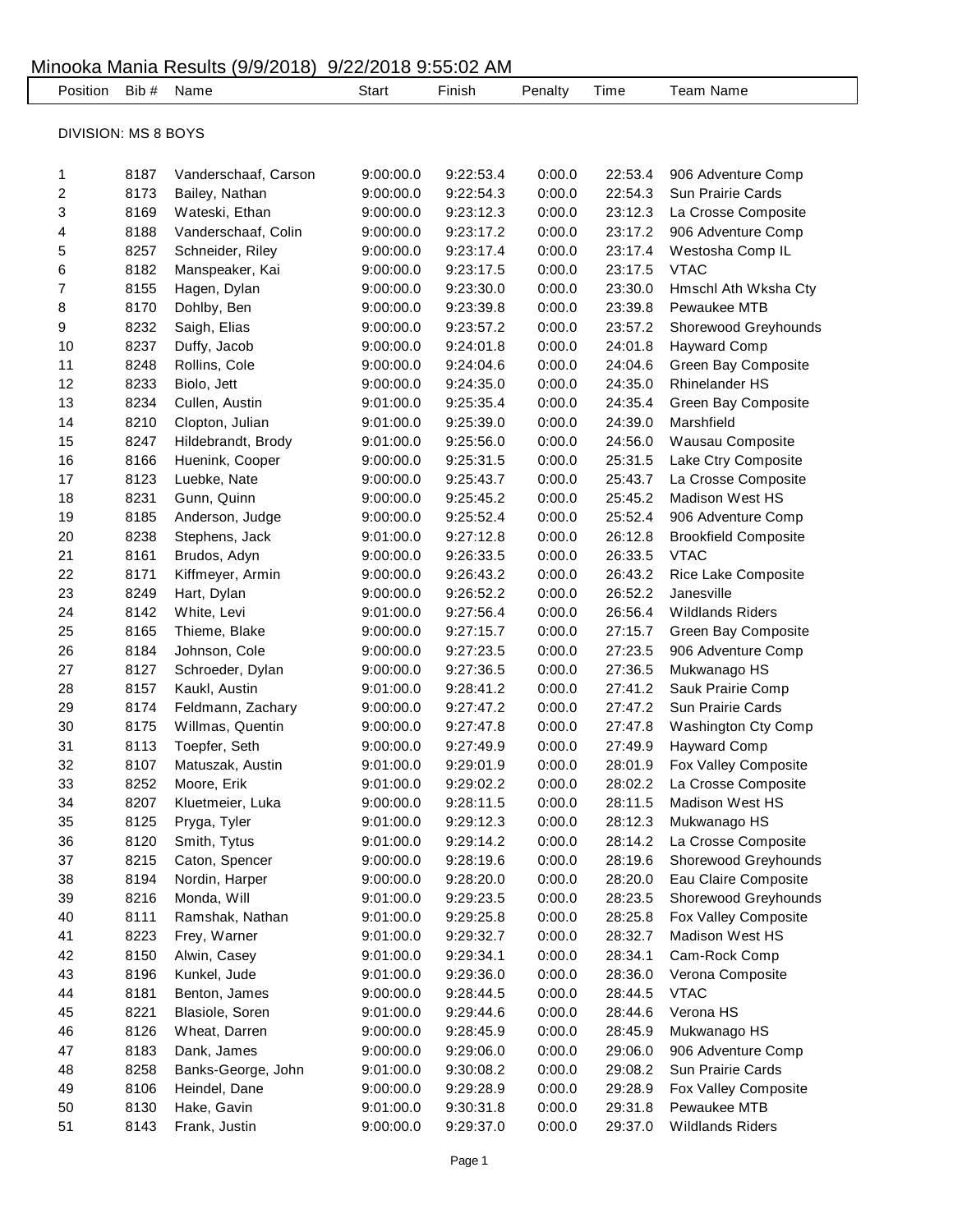| Position            | Bib # | Name                     | <b>Start</b> | Finish    | Penalty | Time    | <b>Team Name</b>         |
|---------------------|-------|--------------------------|--------------|-----------|---------|---------|--------------------------|
| 52                  | 8228  | Boechler, Gregor         | 9:00:00.0    | 9:29:38.5 | 0:00.0  | 29:38.5 | Shorewood Greyhounds     |
| 53                  | 8109  | Davidson, Robert         | 9:01:00.0    | 9:30:46.8 | 0:00.0  | 29:46.8 | Fox Valley Composite     |
| 54                  | 8199  | Kalbas, Elijah           | 9:01:00.0    | 9:30:56.0 | 0:00.0  | 29:56.0 | Hmschl Ath Wksha Cty     |
| 55                  | 8206  | Wittenwyler, Max         | 9:01:00.0    | 9:31:09.4 | 0:00.0  | 30:09.4 | Madison West HS          |
| 56                  | 8160  | Andersen, Dylan          | 9:01:00.0    | 9:31:11.4 | 0:00.0  | 30:11.4 | <b>VTAC</b>              |
| 57                  | 8145  | Passarella, Colten       | 9:01:00.0    | 9:31:11.9 | 0:00.0  | 30:11.9 | Westosha Comp IL         |
| 58                  | 8162  | Treul, Griffin           | 9:01:00.0    | 9:31:12.6 | 0:00.0  | 30:12.6 | MKE/Northshore Comp      |
| 59                  | 8229  | Zier, Brandon            | 9:01:00.0    | 9:31:17.2 | 0:00.0  | 30:17.2 | Verona HS                |
| 60                  | 8114  | Ames, Levi               | 9:01:00.0    | 9:31:17.2 | 0:00.0  | 30:17.2 | Janesville               |
| 61                  | 8245  | Lietz, Brad              | 9:01:00.0    | 9:31:40.3 | 0:00.0  | 30:40.3 | Fox Valley Composite     |
| 62                  | 8164  | Romzek, Mason            | 9:00:00.0    | 9:30:53.9 | 0:00.0  | 30:53.9 | Fox Valley Composite     |
| 63                  | 8159  | Olson, Fischer           | 9:01:00.0    | 9:32:04.8 | 0:00.0  | 31:04.8 | <b>VTAC</b>              |
| 64                  | 8241  | Varela, Jairo            | 9:01:00.0    | 9:32:09.7 | 0:00.0  | 31:09.7 | <b>BGMS Acosta Comp</b>  |
| 65                  | 8213  | Grinker, Ezra            | 9:00:00.0    | 9:31:18.7 | 0:00.0  | 31:18.7 | Shorewood Greyhounds     |
| 66                  | 8236  | Stengel, Collin          | 9:00:00.0    | 9:31:20.4 | 0:00.0  | 31:20.4 | Cam-Rock Comp            |
| 67                  | 8153  | Waisman, Arlo            | 9:01:00.0    | 9:32:31.0 | 0:00.0  | 31:31.0 | Cam-Rock Comp            |
| 68                  | 8220  | Liming, Colton           | 9:01:00.0    | 9:32:34.9 | 0:00.0  | 31:34.9 | Verona HS                |
| 69                  | 8179  | Pitts, Parker            | 9:01:00.0    | 9:32:42.3 | 0:00.0  | 31:42.3 | Sauk Prairie Comp        |
| 70                  | 8243  | Thompson, Canon          | 9:00:00.0    | 9:32:02.6 | 0:00.0  | 32:02.6 | Sun Prairie Cards        |
| 71                  | 8167  | Graham, Jakob            | 9:00:00.0    | 9:32:21.3 | 0:00.0  | 32:21.3 | Lake Ctry Composite      |
| 72                  | 8203  | Jones, Owen              | 9:01:00.0    | 9:33:23.9 | 0:00.0  | 32:23.9 | <b>Madison West HS</b>   |
| 73                  | 8146  | Breeden, Dylan           | 9:01:00.0    | 9:33:24.0 | 0:00.0  | 32:24.0 | Westosha Comp NPier      |
| 74                  | 8244  | Valdes, Moises           | 9:00:00.0    | 9:32:34.4 | 0:00.0  | 32:34.4 | <b>BGMS Acosta Comp</b>  |
| 75                  | 8195  | Klessig, Nevyn           | 9:01:00.0    | 9:33:38.6 | 0:00.0  | 32:38.6 | <b>SPASH</b>             |
| 76                  | 8152  | Hill-Gorman, Finn        | 9:01:00.0    | 9:34:24.5 | 0:00.0  | 33:24.5 | Cam-Rock Comp            |
| $77 \,$             | 8115  | Kowal, Brett             | 9:01:00.0    | 9:34:33.3 | 0:00.0  | 33:33.3 | Lake Ctry Composite      |
| 78                  | 8254  | Blyth, Rowan             | 9:01:00.0    | 9:34:35.8 | 0:00.0  | 33:35.8 | <b>MKE MTB Composite</b> |
| 79                  | 8240  | Varela, Jose             | 9:00:00.0    | 9:33:42.2 | 0:00.0  | 33:42.2 | <b>BGMS Acosta Comp</b>  |
| 80                  | 8105  | Suda, James              | 9:01:00.0    | 9:34:47.2 | 0:00.0  | 33:47.2 | Fox Valley Composite     |
| 81                  | 8209  | Green, Duke              | 9:01:00.0    | 9:34:49.6 | 0:00.0  | 33:49.6 | Marshfield               |
| 82                  | 8158  | Bernstein, Kale          | 9:01:00.0    | 9:34:53.2 | 0:00.0  | 33:53.2 | <b>VTAC</b>              |
| 83                  | 8124  | Schaewe, Eagan           | 9:00:00.0    | 9:33:53.9 | 0:00.0  | 33:53.9 | Mukwanago HS             |
| 84                  | 8227  | McNally, Chase           | 9:00:00.0    | 9:34:28.2 | 0:00.0  | 34:28.2 | Shorewood Greyhounds     |
| 85                  | 8219  | Johnson, Soren           | 9:01:00.0    | 9:36:09.4 | 0:00.0  | 35:09.4 | Verona HS                |
| 86                  | 8204  | Withrow, Caleb           | 9:01:00.0    | 9:36:29.3 | 0:00.0  | 35:29.3 | Madison West HS          |
| 87                  | 8149  | Kroll, Boden             | 9:01:00.0    | 9:36:40.9 | 0:00.0  | 35:40.9 | Cam-Rock Comp            |
| 88                  | 8205  | Ouellette, Henry         | 9:01:00.0    | 9:37:16.3 | 0:00.0  | 36:16.3 | Madison West HS          |
| 89                  | 8110  | Ogden, Charlie           | 9:01:00.0    | 9:37:21.2 | 0:00.0  | 36:21.2 | Fox Valley Composite     |
| 90                  | 8201  | Shepherd, Kai            | 9:01:00.0    | 9:37:30.3 | 0:00.0  | 36:30.3 | Sauk Prairie Comp        |
| 91                  | 8208  | Trivedi-Ziemba, Ohm-Alex | 9:01:00.0    | 9:37:50.3 | 0:00.0  | 36:50.3 | Marshfield               |
| 92                  | 8200  | Tarnutzer, Jack          | 9:00:00.0    | 9:37:28.9 | 0:00.0  | 37:28.9 | Sauk Prairie Comp        |
| 93                  | 8256  | Montalvo, Alex           | 9:01:00.0    | 9:43:40.7 | 0:00.0  | 42:40.7 | Marshfield               |
| 94                  | 8116  | Koepke, Shawn            | 9:01:00.0    | 9:45:34.0 | 0:00.0  | 44:34.0 | Lake Ctry Composite      |
| 95                  | 8140  | Matsunaga, Thomas        | 9:00:00.0    | 9:47:04.3 | 0:00.0  | 47:04.3 | Washington Cty Comp      |
| 96                  | 8239  | Davila-Leon, Leonardo    | 9:00:00.0    | 9:51:37.2 | 0:00.0  | 51:37.2 | <b>BGMS Acosta Comp</b>  |
|                     |       |                          |              |           |         |         |                          |
| DIVISION: MS 7 BOYS |       |                          |              |           |         |         |                          |
| 1                   | 7186  | Basal, Lucas             | 9:03:00.0    | 9:29:19.2 | 0:00.0  | 26:19.2 | 906 Adventure Comp       |
| 2                   | 7167  | Grim, Corbin             | 9:03:00.0    | 9:29:31.5 | 0:00.0  | 26:31.5 | 906 Adventure Comp       |
| 3                   | 7161  | Rogalla, Parker          | 9:03:00.0    | 9:29:34.1 | 0:00.0  | 26:34.1 | Sun Prairie Cards        |
| 4                   | 7189  | Zydzik, Sawyer           | 9:03:00.0    | 9:29:35.8 | 0:00.0  | 26:35.8 | Wausau Composite         |
| 5                   | 7163  | Lackman, Jack            | 9:03:00.0    | 9:29:36.1 | 0:00.0  | 26:36.1 | Wausau Composite         |
| 6                   | 7191  | Cherchian, Sam           | 9:03:00.0    | 9:30:20.9 | 0:00.0  | 27:20.9 | Sun Prairie Cards        |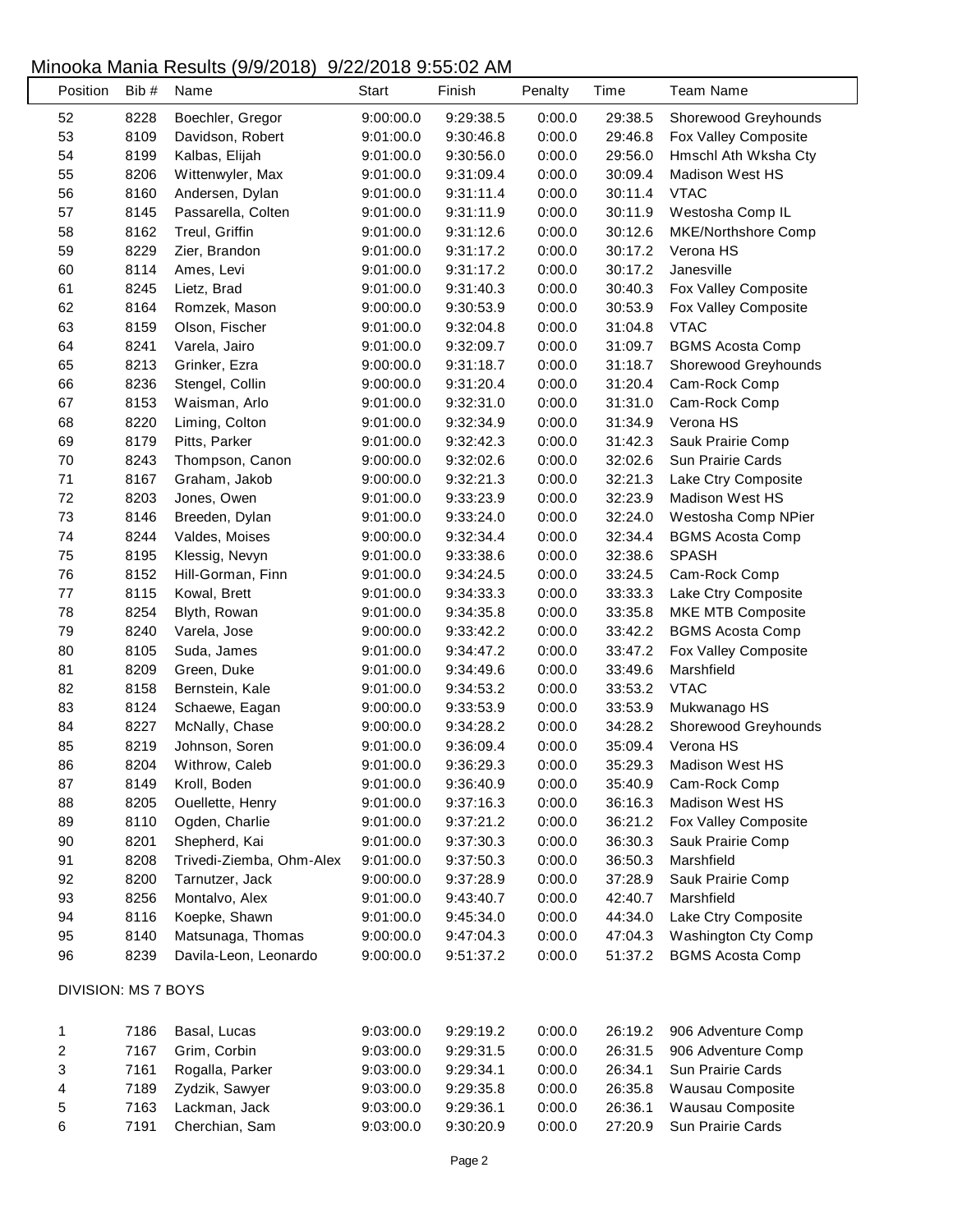| Position | Bib # | Name                 | Start     | Finish    | Penalty | Time    | <b>Team Name</b>           |
|----------|-------|----------------------|-----------|-----------|---------|---------|----------------------------|
| 7        | 7134  | Galstad, Curtis      | 9:03:00.0 | 9:30:53.4 | 0:00.0  | 27:53.4 | Cam-Rock Comp              |
| 8        | 7118  | Belanger, Joey       | 9:04:00.0 | 9:32:14.8 | 0:00.0  | 28:14.8 | Rhinelander NW Comp        |
| 9        | 7104  | Horne, Wesley        | 9:03:00.0 | 9:31:36.2 | 0:00.0  | 28:36.2 | <b>Blackhawk Composite</b> |
| 10       | 7127  | Kuefler, Francis     | 9:04:00.0 | 9:33:01.2 | 0:00.0  | 29:01.2 | Cam-Rock Comp              |
| 11       | 7162  | Rogaczewski, Gabriel | 9:03:00.0 | 9:32:11.2 | 0:00.0  | 29:11.2 | Washington Cty Comp        |
| 12       | 7160  | Walsh, Luke          | 9:03:00.0 | 9:32:11.3 | 0:00.0  | 29:11.3 | Rice Lake Composite        |
| 13       | 7192  | Luedke, Adam         | 9:03:00.0 | 9:32:27.6 | 0:00.0  | 29:27.6 | Wausau Composite           |
| 14       | 7120  | Hudacek, Kristian    | 9:03:00.0 | 9:32:30.6 | 0:00.0  | 29:30.6 | Eau Claire Composite       |
| 15       | 7139  | Anderton, Jack       | 9:03:00.0 | 9:32:30.6 | 0:00.0  | 29:30.6 | 906 Adventure Comp         |
| 16       | 7166  | Holm, Griffen        | 9:03:00.0 | 9:32:36.8 | 0:00.0  | 29:36.8 | 906 Adventure Comp         |
| 17       | 7115  | Kopp, Kaden          | 9:04:00.0 | 9:33:41.9 | 0:00.0  | 29:41.9 | Ozaukee Composite          |
| 18       | 7133  | Jewell, Quentin      | 9:03:00.0 | 9:32:59.2 | 0:00.0  | 29:59.2 | Cam-Rock Comp              |
| 19       | 7184  | Olesen, Matthew      | 9:03:00.0 | 9:33:02.8 | 0:00.0  | 30:02.8 | Fox Valley Composite       |
| 20       | 7165  | Wildes, Trey         | 9:03:00.0 | 9:33:08.1 | 0:00.0  | 30:08.1 | Cam-Rock Comp              |
| 21       | 7125  | Enright, Keaton      | 9:04:00.0 | 9:34:30.1 | 0:00.0  | 30:30.1 | Westosha Comp              |
| 22       | 7107  | Hankes, Westley      | 9:04:00.0 | 9:34:47.2 | 0:00.0  | 30:47.2 | Janesville                 |
| 23       | 7111  | Taggett, Cole        | 9:04:00.0 | 9:35:13.1 | 0:00.0  | 31:13.1 | Lake Ctry Composite        |
| 24       | 7137  | Dunnum, Nick         | 9:04:00.0 | 9:35:21.7 | 0:00.0  | 31:21.7 | Sauk Prairie Comp          |
| 25       | 7172  | Shea, Michael        | 9:04:00.0 | 9:35:28.6 | 0:00.0  | 31:28.6 | Menomonee Falls HS         |
| 26       | 7124  | Leighty, Cameron     | 9:04:00.0 | 9:35:44.5 | 0:00.0  | 31:44.5 | Westosha Comp SPort        |
| 27       | 7119  | Denis, Gavin         | 9:04:00.0 | 9:35:48.9 | 0:00.0  | 31:48.9 | Rhinelander NW Comp        |
| 28       | 7113  | Larson, Ethan        | 9:04:00.0 | 9:36:03.0 | 0:00.0  | 32:03.0 | La Crosse Composite        |
| 29       | 7117  | Stenseth, Gavin      | 9:03:00.0 | 9:35:05.2 | 0:00.0  | 32:05.2 | Rice Lake Composite        |
| 30       | 7112  | Moesch, Oscar        | 9:04:00.0 | 9:36:24.7 | 0:00.0  | 32:24.7 | La Crosse Composite        |
| 31       | 7103  | Gasch, Logan         | 9:03:00.0 | 9:35:26.5 | 0:00.0  | 32:26.5 | <b>Blackhawk Composite</b> |
| 32       | 7130  | Phillips, Jack       | 9:04:00.0 | 9:36:27.6 | 0:00.0  | 32:27.6 | Cam-Rock Comp              |
| 33       | 7164  | Hutchens, Tanner     | 9:03:00.0 | 9:35:30.1 | 0:00.0  | 32:30.1 | Cam-Rock Comp              |
| 34       | 7197  | Frederico, Jose      | 9:04:00.0 | 9:36:33.1 | 0:00.0  | 32:33.1 | MKE MTB Composite          |
| 35       | 7201  | Mitchell, Max        | 9:04:00.0 | 9:36:36.1 | 0:00.0  | 32:36.1 | Sun Prairie Cards          |
| 36       | 7143  | Kreitlow, Nick       | 9:04:00.0 | 9:36:40.7 | 0:00.0  | 32:40.7 | Lake Ctry Composite        |
| 37       | 7100  | Larson, Jim          | 9:04:00.0 | 9:36:41.8 | 0:00.0  | 32:41.8 | <b>Blackhawk Composite</b> |
| 38       | 7110  | Schifano, Domenico   | 9:03:00.0 | 9:35:44.9 | 0:00.0  | 32:44.9 | Lake Ctry Composite        |
| 39       | 7168  | Kangas, lan          | 9:03:00.0 | 9:35:45.7 | 0:00.0  | 32:45.7 | 906 Adventure Comp         |
| 40       | 7196  | Wells, Cooper        | 9:04:00.0 | 9:36:48.0 | 0:00.0  | 32:48.0 | Sauk Prairie Comp          |
| 41       | 7180  | Colella, Giancarlo   | 9:04:00.0 | 9:36:59.7 | 0:00.0  | 32:59.7 | Shorewood Greyhounds       |
| 42       | 7179  | Fendyke, Joshua      | 9:04:00.0 | 9:37:00.5 | 0:00.0  | 33:00.5 | Shorewood Greyhounds       |
| 43       | 7176  | Hubanks, Theo        | 9:04:00.0 | 9:37:00.8 | 0:00.0  | 33:00.8 | Madison West HS            |
| 44       | 7151  | Knick, Aiden         | 9:03:00.0 | 9:36:01.5 | 0:00.0  | 33:01.5 | Westosha Comp NPier        |
| 45       | 7131  | Cooke, Archie        | 9:04:00.0 | 9:37:07.0 | 0:00.0  | 33:07.0 | Cam-Rock Comp              |
| 46       | 7140  | Mosher, Jack         | 9:03:00.0 | 9:36:14.1 | 0:00.0  | 33:14.1 | Fall Creek Comp            |
| 47       | 7101  | Branum, Calvin       | 9:03:00.0 | 9:36:17.2 | 0:00.0  | 33:17.2 | <b>Blackhawk Composite</b> |
| 48       | 7116  | Schmidt, Ryan        | 9:04:00.0 | 9:37:21.9 | 0:00.0  | 33:21.9 | Rice Lake Composite        |
| 49       | 7181  | Best, Angus          | 9:03:00.0 | 9:36:28.0 | 0:00.0  | 33:28.0 | <b>Blackhawk Composite</b> |
| 50       | 7159  | Susedik, Aiden       | 9:03:00.0 | 9:36:32.1 | 0:00.0  |         |                            |
|          |       |                      |           |           |         | 33:32.1 | <b>Hayward Comp</b>        |
| 51       | 7154  | Groff, Cooper        | 9:04:00.0 | 9:37:33.2 | 0:00.0  | 33:33.2 | MKE/Northshore Comp        |
| 52       | 7109  | Abbott, Cap          | 9:04:00.0 | 9:37:57.0 | 0:00.0  | 33:57.0 | Janesville                 |
| 53       | 7132  | Smith, Liam          | 9:03:00.0 | 9:37:12.8 | 0:00.0  | 34:12.8 | Cam-Rock Comp              |
| 54       | 7158  | Bockhorst, Miles     | 9:04:00.0 | 9:39:00.1 | 0:00.0  | 35:00.1 | MKE/Northshore Comp        |
| 55       | 7152  | Reuter, Ryan         | 9:04:00.0 | 9:39:09.2 | 0:00.0  | 35:09.2 | Sauk Prairie Comp          |
| 56       | 7202  | Ryan, Porter         | 9:04:00.0 | 9:39:24.9 | 0:00.0  | 35:24.9 | La Crosse Composite        |
| 57       | 7123  | Place, Jack          | 9:04:00.0 | 9:40:32.1 | 0:00.0  | 36:32.1 | Wausau East                |
| 58       | 7175  | Gottschalk, Matthew  | 9:03:00.0 | 9:39:39.2 | 0:00.0  | 36:39.2 | Shorewood Greyhounds       |
| 59       | 7169  | Vincent, Bradley     | 9:04:00.0 | 9:40:46.2 | 0:00.0  | 36:46.2 | Madison West HS            |
| 60       | 7121  | Alt, Adam            | 9:04:00.0 | 9:41:06.0 | 0:00.0  | 37:06.0 | Sun Prairie Cards          |